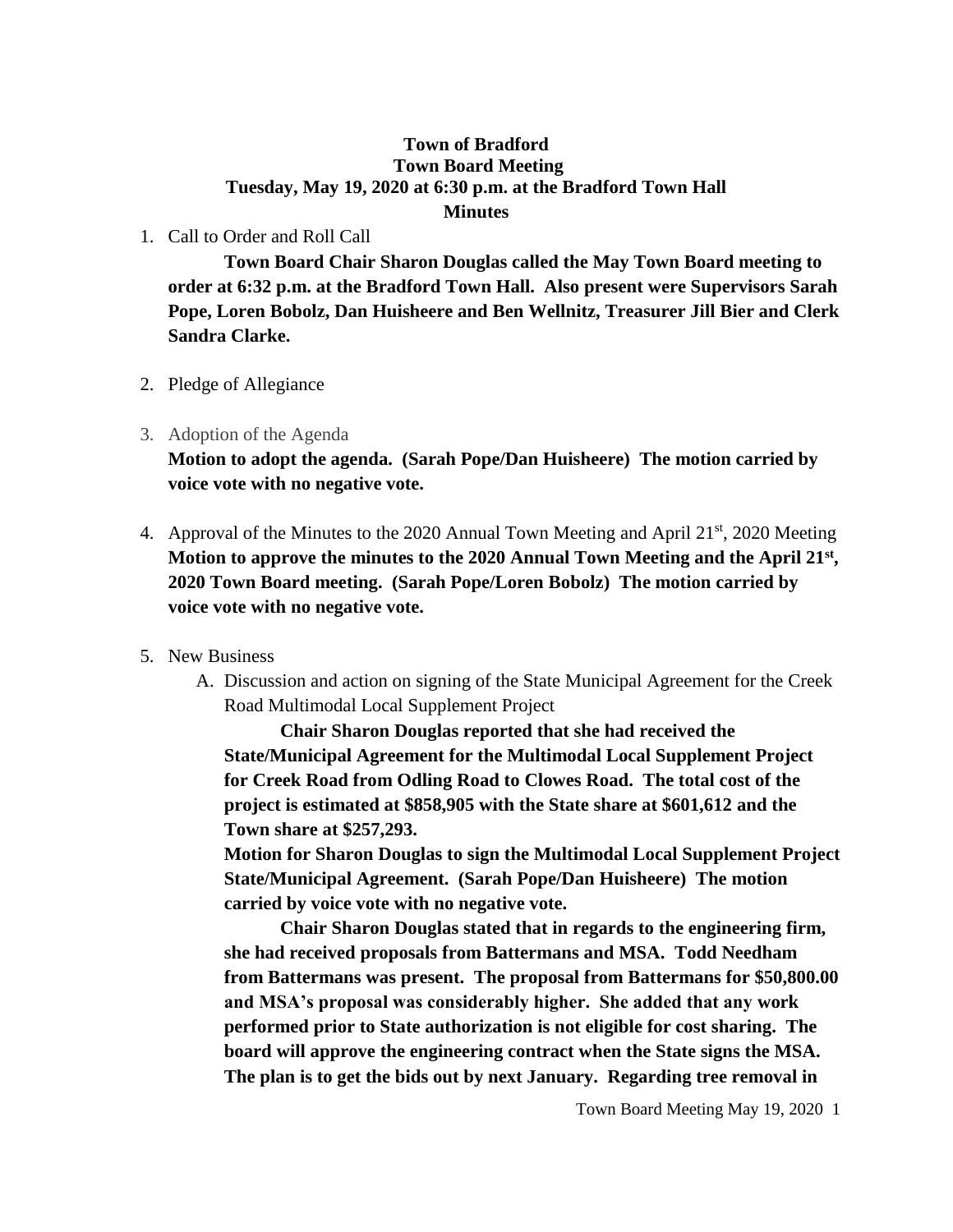**this area it was stated that the Board would probably want have this done prior to the MLS project.**

**Demolition of the Creek Road RR Bridge is scheduled to begin on June 13th and the bridge is planned to be completed in three months.**

B. Discussion and action on report by Fire District Representative

**The May Fire Chief's report had been emailed to the Town and included the changes and procedures due to COVID 19, five radios under last year's budget were put into use, the Zoll Monitor training was done on April 20 and put into service May 11th, the membership is presently 29, they received one new application, the officers met and will be looking for applicants to fill the Captain's spot presently. Loren Bobolz reported that the budget is within boundaries and the district will send invoices for the budget payments.** 

C. Discussion and action on Zoning Officer Report

**MZIS issued a zoning permit to William Clarke for a grain bin at 11100 E. County Rd. MM and a remodeling permit to Lucas Comstock for the property at 1426 S. Cemetery Road.**

D. Discussion and action on Supervisors' evaluation of their sections of roads

**Loren Bobolz reported that Waite Road is coming apart from Dunn Road to the east. Sarah Pope reported that there are potholes on Carvers Rock Road. Ben Wellnitz reported that the 45 mph sign by the cemetery on the south side has been knocked down and he will put it up. The Creek Road/Odling Road name sign is gone and will need to be replaced. The Scurve sign on O'Riley Road has been shot up and needs to be replaced.**

E. Discussion and action on roadwork, including but not limited to tree trimming, culvert repair and replacement, crack filling, ditching, shouldering, maintenance including replacement of signs and posts, paver repair, pot hole filling, Creek Road Bridge State/Municipal Agreement and Emerald Grove Bridge Projects, Multimodal Local Supplement Project

**Chair Sharon Douglas reported that she had attended a preconstruction teleconference for the Creek Road RR Bridge Project. Minutes to the teleconference were handed out to the board members. Sharon Douglas stated that demolition is to begin on June 13th and the Fire Department and EMS will be able to go through. She added that she may need to contact the school buses in the fall. They will bring the signs that are up on the bridge to the town hall. Loren Bobolz said he could move the**

Town Board Meeting May 19, 2020 2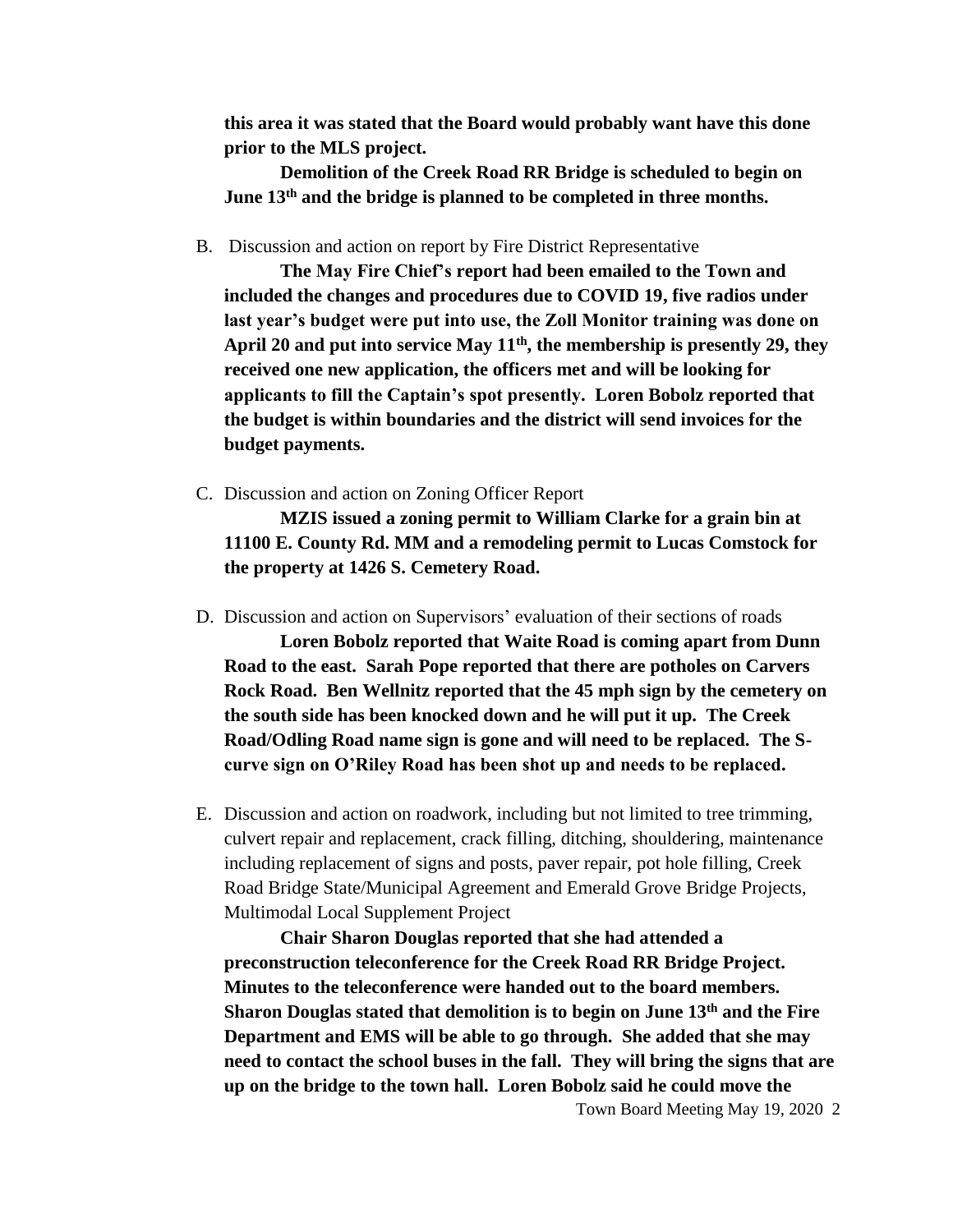**cement barriers. Sharon Douglas stated that she would contact Battermans as to when to take them down and how they want to handle it. The electric company may need to take down some trees.** 

**Chair Sharon Douglas reported that the Town was not selected for a TRID project for Creek Road on the west side of Highway 140. She added that the state had received 142 applications and selected 53 projects.** 

**Chair Sharon Douglas met with Duane Jorgenson on Town Hall Road at Highway 140 just prior to the meeting concerning the water damage across Bradford Town Hall Road at the intersection. She read the WisDOT section on State Highway Connection which explains the Town's responsibility if a culvert is needed. Duane Jorgenson will check with a metal detector to see if there is a culvert there and will see about cleaning it out if they find one.**

**Bryce Nass told Sharon Douglas that he is interested in purchasing a brush mower but would require a contract. It was noted that Carvers Rock Road would require a lot of brush cutting. Dan Huisheere stated that the Town could rent one from 40 hours for \$3200.00.**

**Bryce Nass proposed \$3,000 for cutting the overhanging trees on Creek Road east of Carvers Rock Road from the intersection to Roehl's open field. He said he could get it done in a day or so. Sharon Douglas will check to clarify if it would be back to the right of way for the park. Motion to have Bryce Nass cut all the overhanging trees on Creek Road from the stop sign to Roehl's and grub the ditch out to the fence line with the project to be done within two months. (Loren Bobolz/Ben Wellnitz) The motion carried by voice vote with no negative vote. The Town does not want to be responsible for any downed phone lines.** 

**The culvert in the right of way for Emerald Grove Road at the intersection with Jones Road would be eligible for County Bridge and Culvert Aid so the clerk presented the required resolution and petition for approval.** 

**Motion to adopt Resolution 2020-79. (Loren Bobolz/Dan Huisheere) The motion carried by voice vote with no negative vote.**

**Motion to approve the petition for County Bridge and Culvert Aid for the replacement of the culvert in the Emerald Grove Road right of way at the intersection of Jones Road. (Dan Huisheere/Ben Wellnitz) The motion carried by voice vote with no negative vote.** 

F. Discussion and action on Town Hall Repair Committee Report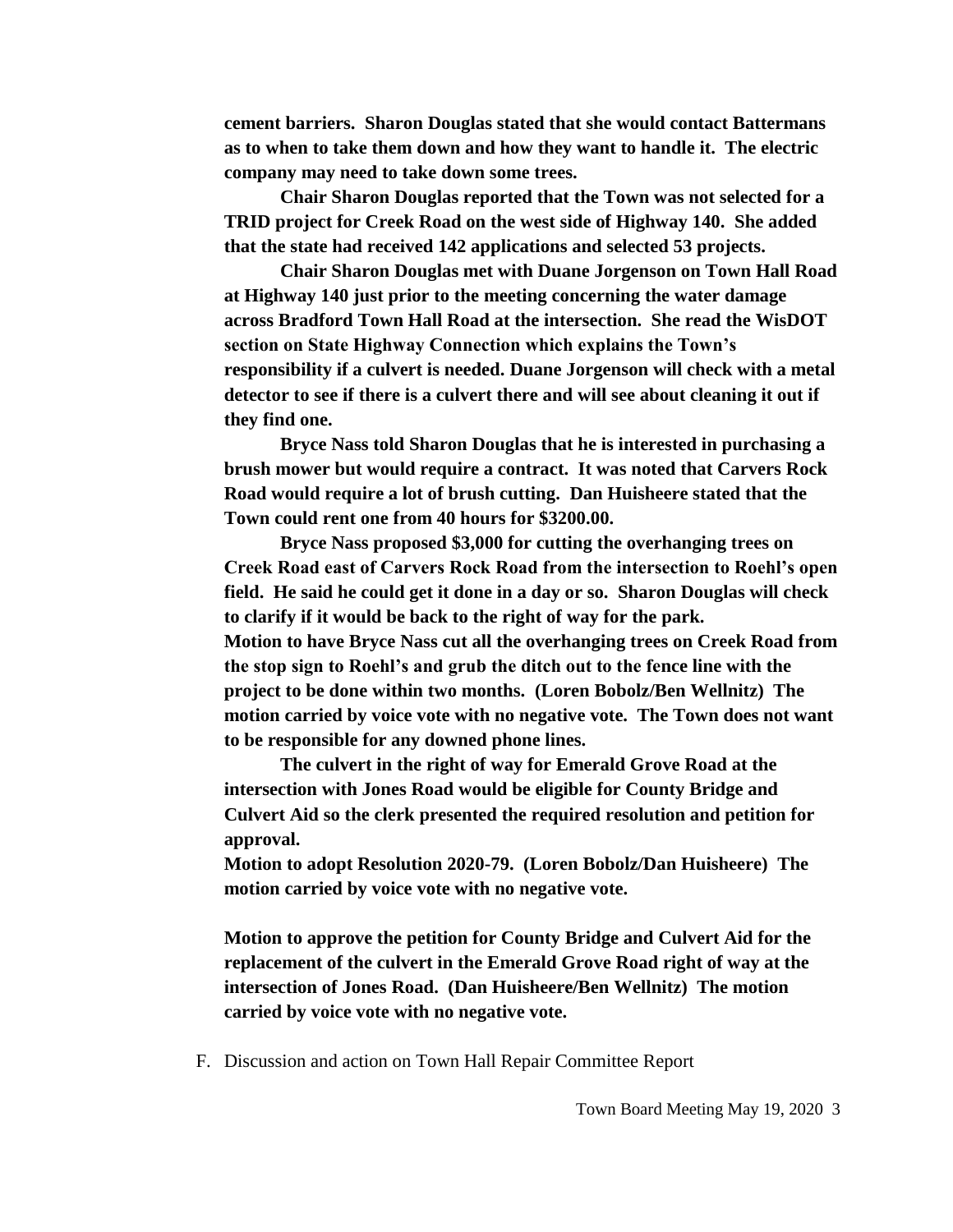## **Sharon Douglas will ask Wayne Douglas about fixing the hole in the town hall ceiling.**

- G. Discussion and action on approval of Driveway Permit Applications **No application were received.**
- H. Discussion and action on Utility Permit Applications **No applications were received.**
- I. Date for Board of Review

**Board of Review has been adjourned until September 8th, 2020 beginning at 6:00 p.m.**

- J. Report of Liquor License applications received **The Clerk reported that she had received applications from Hat Rack Tap Inc. and from JW Golf LLC.**
- K. Discussion and action on Operator's license applications received **Motion to approve the Operator's Licenses received from Kyle Goike, Shauna Kerchner and Alanis Vander Kooi for Cecelia's Golf Course and James Locast, Karen Champion and Jeannette Angilello for Hat Rack Tap. (Ben Wellnitz/Dan Huisheere) The motion carried by voice vote with no negative vote.**
- L. Discussion and action on donations to Emerald Grove Cemetery Association and Mt. Philip Cemetery Association **Motion to approve the donations of \$500.00 each to the Emerald Grove Cemetery Association and the Mt. Philip Cemetery Association. (Sarah**

**Pope/Dan Huisheere) The motion carried by voice vote with no negative vote.**

6. Citizen Participation

**Jill Bier stated that Vicky Duoss, Sharon Hargarten and she appreciated the extra compensation for working at the April 7th Spring Election and thanked the Town Board.**

- 7. Announcements and Reports
	- **a. The June Town Board meeting will be held on Tuesday, June 16th, 2020 at 6:30 p.m. at the Bradford Town Hall.**
	- **b. There was no Rock County Sheriff's Report.**

Town Board Meeting May 19, 2020 4